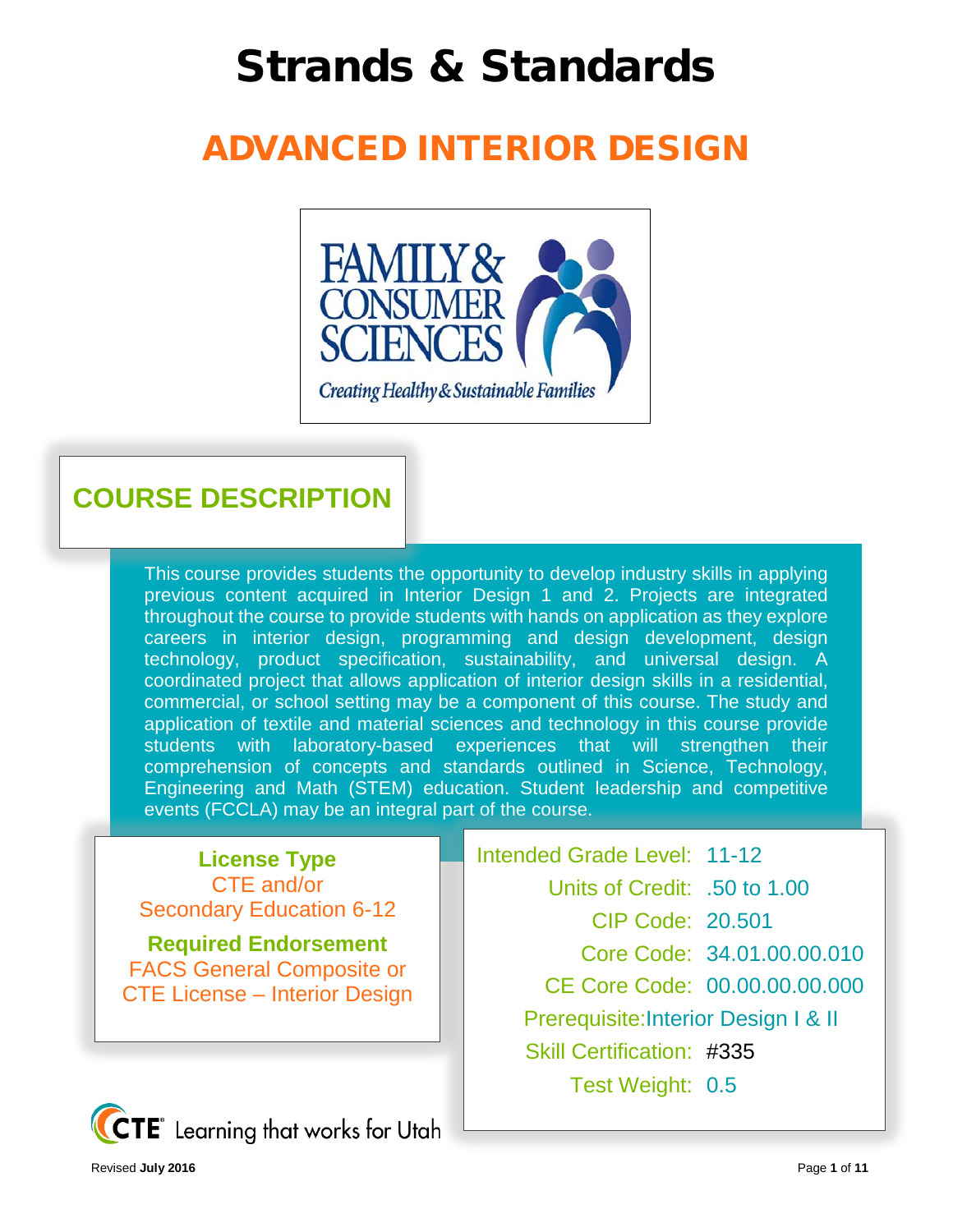## Strands & Standards

#### **STRAND 1 Students will analyze careers and explore the design industry. Standard 1**

Research employment/ entrepreneurial opportunities and preparation for interior design careers. [http://www.bls.gov,](http://www.bls.gov/) [www.onetonline.org,](http://www.onetonline.org/) [http://www.utahfutures.org](http://www.utahfutures.org/) 

#### **Standard 2**

Interior Design Careers: Interior Designer/Entrepreneur, Lighting Designer, Kitchen and Bath Designer, Hospitality Designer, Healthcare Designer, Aging-in-Place Specialist, Staging Designer, Retail Designer, Institutional Designer, Set and Stage Designer, Retail Sales/ Purchasing Agent.

- a) Identify the difference between an Interior Designer and an Interior Decorator.
	- Interior design is the art and science of understanding people's behavior in order to create functional spaces within the structures that architects design.
	- Decoration is the furnishing or adorning of a space with fashionable or beautiful things.
	- <http://www.plinthandchintz.com/reality/design-versus-decoration/>

#### **Standard 3**

Identify educational requirements, knowledge, and skills for selected careers in the interior design industry.

- a) Identify professional organizations and why it's important to be part of them.
	- NCIDQ (National Council for Interior Design Qualifications). Offers exam required to be a certified interior designer. It requires 6 years of combined college-level interior design education and work experience in the field to qualify for the exam.
	- ASID (American Society of Interior Designers). ASID advances the profession, and communicates the impact of interior design to enhance the human experience.
	- NKBA (National Kitchen and Bath Association). The mission of NKBA is the enhance member success and excellence, promote professionalism and ethical business practices, and provide leadership and direction for the kitchen and bath industry worldwide.
	- AAHID (American Academy of Healthcare Interior Designers). An enhanced qualification specific to healthcare designers which requires a minimum of five years' experience in healthcare design and NCIDQ certification.

#### **STRAND 2 Students will apply the concepts of the programming and design development phases through successful application of a client profile. Standard 1**

Review the meaning of "form follows function"- the form should reflect its intended use and fulfill its intended purpose. The first priority in a design is its function, which dictates the shape or form of a design. Example: a chair will be stripped of embellishment or decorative design and will fulfill only the needs of its function.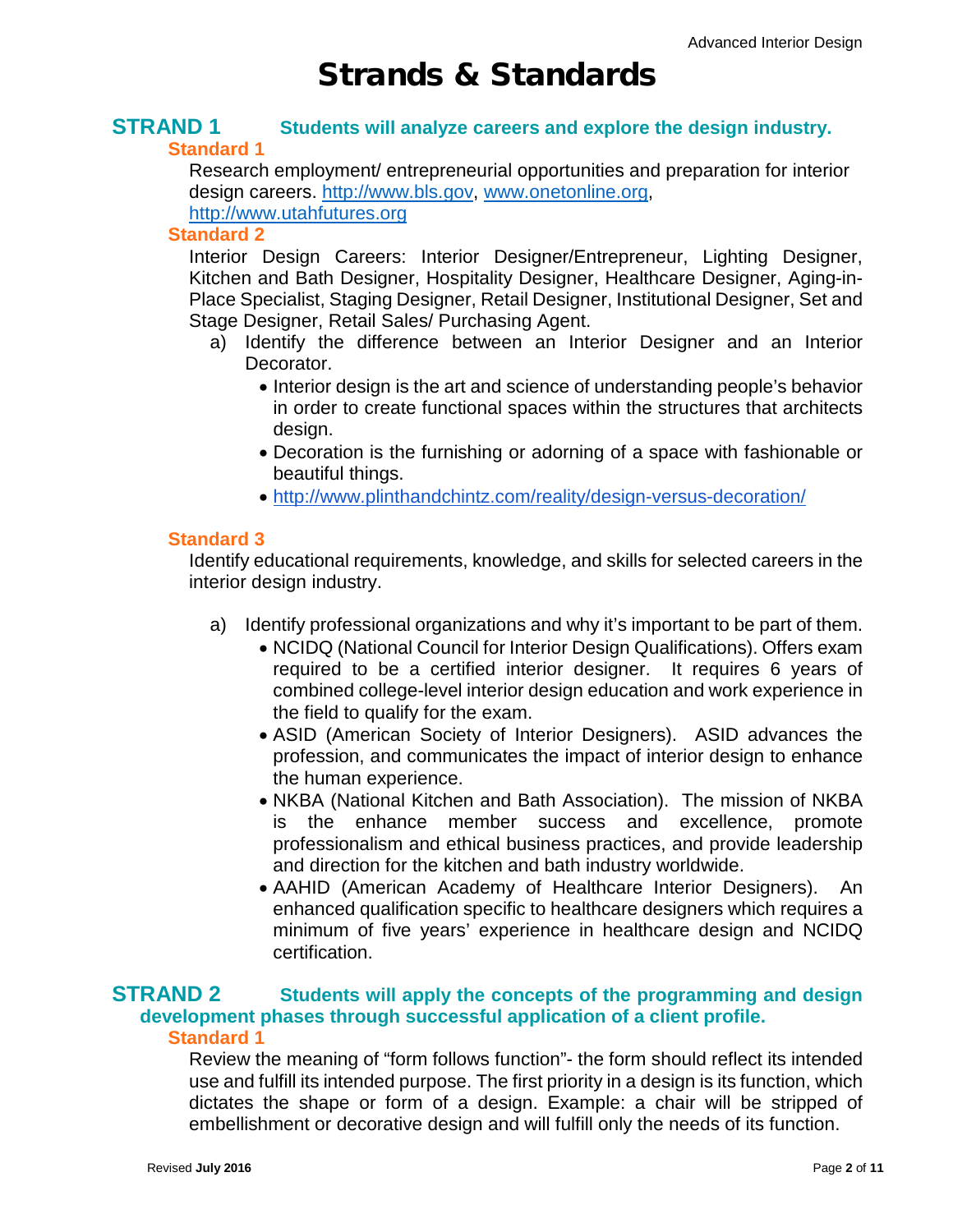#### **Standard 2**

Students will identify the programming phase (research and decision making process that identifies the scope of the work to be designed) of the design process. "Programming is problem seeking, design is problem solving."- William Peña

- a) Assess client's needs through client interview/questionnaire and the creation of an Interior Design Client Profile.
- b) Research and identify the design constraints (budget, site and/or space constraints).

#### **Standard 3**

Students will identify the design development phase (brainstorming, identifying and researching possible solutions, color concepts, and space planning) of the design process.

- a) Design and develop possible solutions (appropriate material and textile selection, style and finish selections, color selection and space plan)
	- Textile selection: appearance and tactile quality (touch or hand-the feel), performance, or functional properties, that affect wear-life and durability, safety factors such as flammability, installation and maintenance, quality, cost-initial and lifecycle, client budget
	- Color Selection Factors: Light, Client preference, Space, Trends & Style, Location in the World/Cultural associations
	- Style and Finish Selection: Finishes include: Walls, ceilings, and floors. Factors in selecting finish selections include visual characteristics, performance characteristics, maintenance, life-cycle evaluation, durability, sustainability, and acoustical properties.

b) Present Concept (presentation board, digital presentation, color board, floor plan)

#### **Performance Objective #1: Complete an Interior Design Client Profile.**

#### **STRAND 3 Students will apply the design and function of interior space through the use of space planning while utilizing the elements and principles of design.**

#### **Standard 1**

Implement design ideation (the creative process of generating, developing, and communicating new ideas) for space planning using, adjacency matrices, bubble diagrams and block diagrams.

| Adjacency<br><b>Matrices</b> | A matrix shows a visual summary<br>that organizes the program<br>requirements.<br>An adjacency matrix is a diagram<br>or table that lists each room or<br>space. They help interior<br>designers see the connection<br>between the spaces to develop the<br>needs of the clients. | <b>Entry Foyer</b><br>Living Room<br>Dining<br>Kitchen<br><b>Bedroom</b><br>Bathroom<br>Laundry Room<br>Storage<br>Porch |  | · Desirable |
|------------------------------|-----------------------------------------------------------------------------------------------------------------------------------------------------------------------------------------------------------------------------------------------------------------------------------|--------------------------------------------------------------------------------------------------------------------------|--|-------------|
|------------------------------|-----------------------------------------------------------------------------------------------------------------------------------------------------------------------------------------------------------------------------------------------------------------------------------|--------------------------------------------------------------------------------------------------------------------------|--|-------------|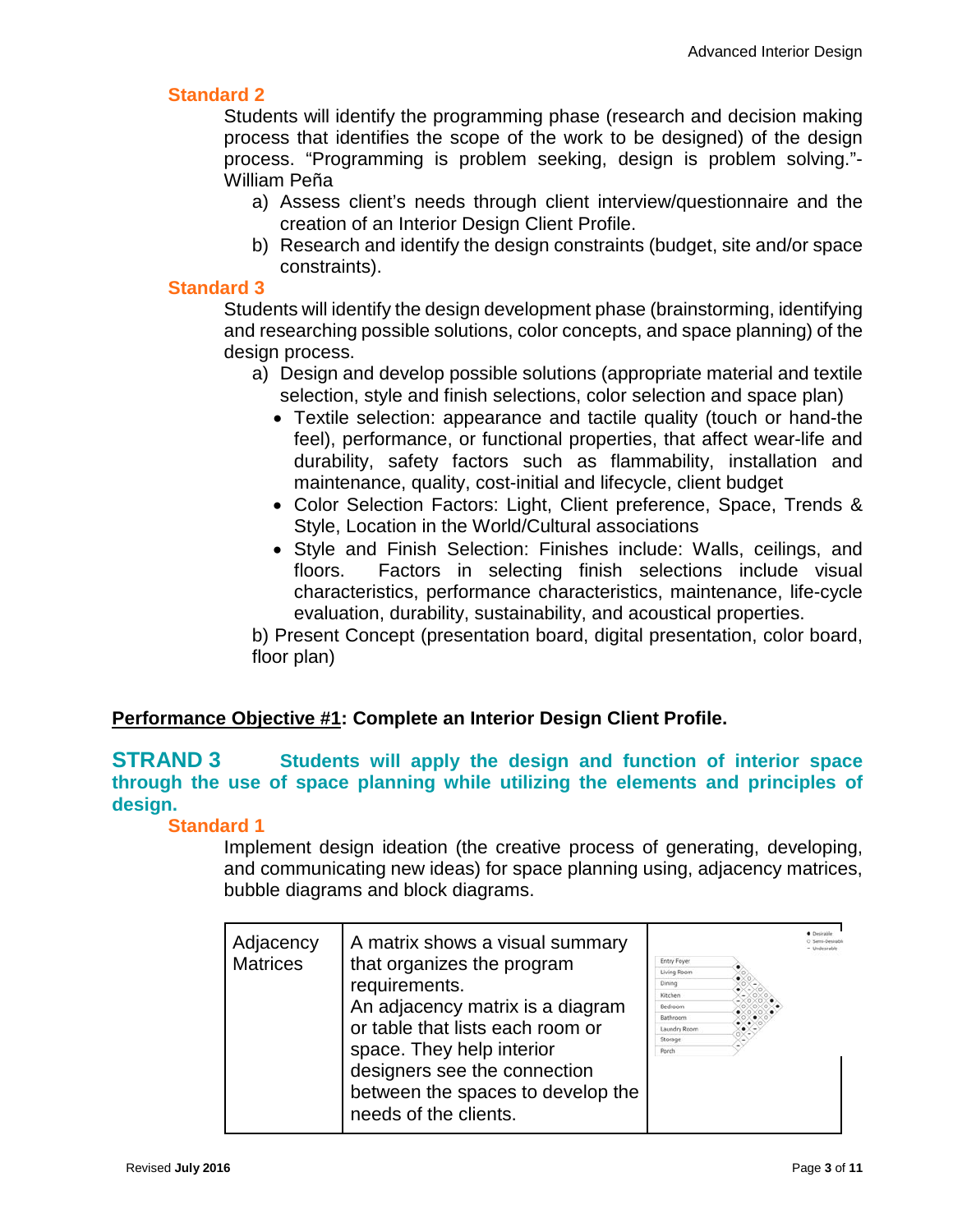| <b>Bubble</b><br>Diagrams | There are two types of bubble<br>diagrams: relational and general.<br>Relational bubble diagrams show<br>the layout of a two-dimensional<br>illustration showing the priority<br>relationships of spaces to each<br>other as identified in the adjacency<br>matrix.<br>A general bubble diagram shows<br>the free-flow of design and uses<br>oval and circles to represent<br>rooms and their relationships. Both<br>bubble diagrams communicate the<br>organization of space and<br>functions within the design<br>framework. | STLER<br><b>LTVING</b><br>Detter<br>BEZROOF IS<br><b>DINDY</b><br>LAURERY<br><b>Liste P</b><br><b>BATH</b><br><b>KITCLEN</b><br>CARACTE<br><b>Great Room</b><br>cilla<br>Ewtygwa<br>Kitchen<br>Batisycon<br>Bedroom |
|---------------------------|--------------------------------------------------------------------------------------------------------------------------------------------------------------------------------------------------------------------------------------------------------------------------------------------------------------------------------------------------------------------------------------------------------------------------------------------------------------------------------------------------------------------------------|---------------------------------------------------------------------------------------------------------------------------------------------------------------------------------------------------------------------|
| <b>Block</b><br>Diagrams  | Block diagrams refine the shapes<br>of the bubble diagrams and show<br>more of a placement of room sizes<br>and locations.                                                                                                                                                                                                                                                                                                                                                                                                     | Bath<br>Kitchen<br>Redroom<br>Garage<br>Badroom<br>Family Room                                                                                                                                                      |

#### **Standard 2**

Use block diagrams to demonstrate interior zones and correct circulation patterns.

#### **Standard 3**

Use proxemics (the amount of space that people feel comfortable between themselves and others) and anthropometrics (the scientific study of measurements and proportions of the human body) for proper furniture arrangement.

- a) Identify the Four Zones of Interpersonal Space for use in furniture arrangement.
	- Intimate Zone: from skin contact to 18 inches away from us.
	- Personal Zone: begins at 18 inches to 4' feet.
	- Social Zone: this zone is 4' 12'.
	- Public Zone: this zone is 12' and beyond.
- b) Identify standard clearances and furniture dimensions. Go to Furniture Arranging Guidelines by Diane Kinateder. Under Interior Design section for Conference Proceedings 2011 in FACS File Cabinet. [http://www.uen.org/cte/facs\\_cabinet/facs\\_cabinet16d.shtml](http://www.uen.org/cte/facs_cabinet/facs_cabinet16d.shtml)
- c) Apply the elements and principles of design as guidelines to create optimal space planning.

#### **Performance Objective #2: Create a space plan for client profile or FCCLA Interior Design STAR Event.**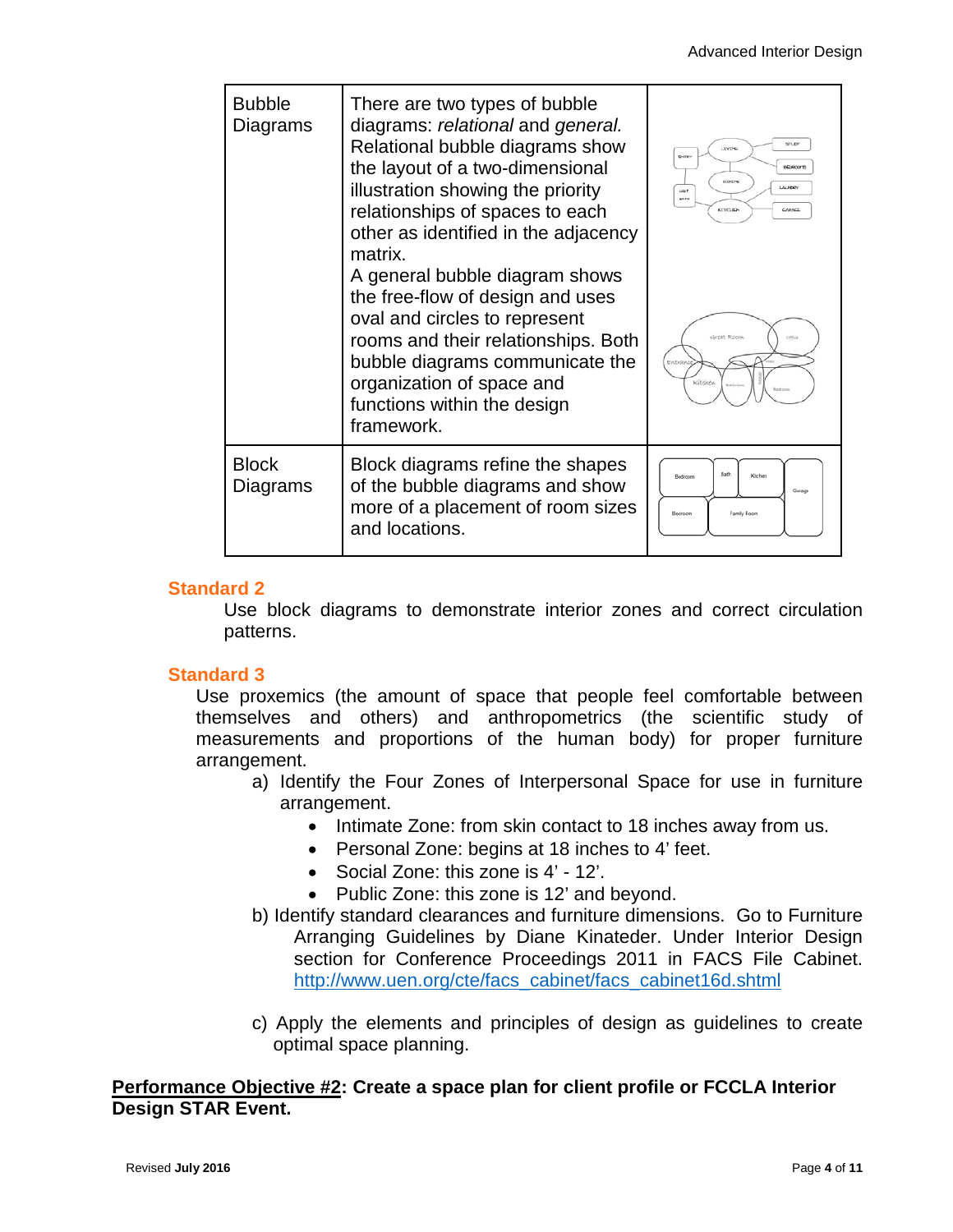#### **STRAND 4 Students will identify technology and other industry skills used in interior design documentation and presentations.**

#### **Standard 1**

Become acquainted with basic interior design software.

a) Revit, Auto CAD, Google SketchUp, Adobe Creative Suite, Blubeam Revu **Standard 2**

Explore and analyze a current design software App or program related to the interior design industry (Google SketchUp, Homestyler, Revit, Auto CAD 360, Moodboard, Measures, Home Design, and Olioboard).

- [www.sketchup.com](http://www.sketchup.com/)
- [www.homestyler.com](http://www.homestyler.com/)
- <http://www.autodesk.com/education/free-software/revit>
- [www.autocad360.com](http://www.autocad360.com/)
- [www.gomoodboard.com](http://www.gomoodboard.com/)
- [www.olioboard.com](http://www.olioboard.com/)
- Measures & Home design are apps that can be downloaded

#### **Standard 3**

Apply various types of presentation methods to convey design concepts (color board, oral presentation, and digital presentation).

#### **Standard 4**

Use one or more of the following visual presentation techniques: floor plan, furniture plan, rendering, elevation, drafting or sketching.

- a) Floor Plan: A drawing, or plan that communicates wall locations, door and window locations, and spatial relationships in scale from a bird's-eye view. Most commonly drawn in  $\frac{1}{4}$ " = 1' scale.
- b) Furniture Plan: A plan that uses templates or furniture symbols to show the locations of furnishings and equipment once the spaces are identified in the building footprint and roughly draw in proportion to actual size.
- c) Rendering: The process of adding color, values, textures, and patterns to a representative interior or exterior space using a variety of manual or digital tools.
- d) Elevation: A sketch that shows the vertical representation of a wall or space; a two-dimensional scale drawing that shows a vertical slice through a plan that shows window placement, wall details, and architectural details.
- e) Drafting: The development of technical drawings to systematically and visually communicate information about architectural structures, both interior and exterior.
- f) Sketching: The use of fluid, loose lines to communicate an idea, concept, object or space. These quick drawings use approximate measurements to capture the main features of a space or interior.

**Performance Objective #3: Using the client profile and space plan or FCCLA Interior Design STAR Event Scenario, demonstrate one or more of the following visual presentation techniques: floor plan, furniture plan, rendering, elevation, drafting or sketching.**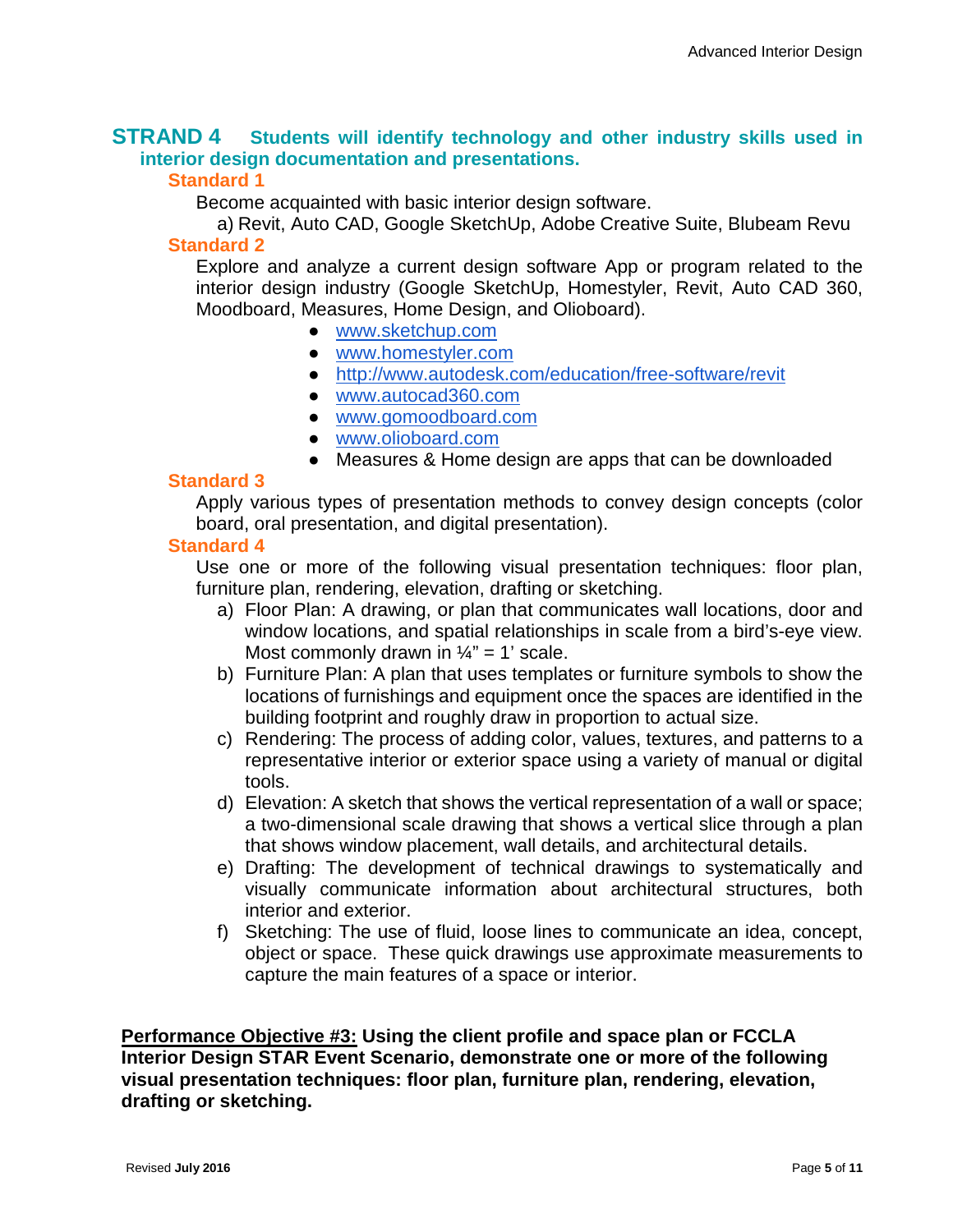#### **STRAND 5 Students will analyze the specification of surface treatments, including sustainability and appropriate selection for use in interior design. Standard 1**

Evaluate the appropriateness of materials and construction methods for various surface treatments of floors, walls, windows and millwork.

- a) Environmental Concerns such as air quality and recycle/reuse
- b) Floors: carpet, wood, tile, vinyl/linoleum, concrete
- c) Walls: paint, wallpaper, fabric, wood, tile, brick, concrete, cork, mirror
- d) Windows: wood, aluminum, vinyl
	- Single- double- or triple-paned: air between panes provides insulation and can also be filled with argon gas for even better insulation
	- Low-e (low-emissivity) glass in newer thermal windows have a clear coating that keeps heat inside or out depending on season and blocks out ultraviolet rays to reduce fading of interior materials
- e) Millwork:
	- Moldings: window and door casings, cornices, chair rails, baseboards, crown, coffered ceilings, medallions
	- Doors:
		- o made of wood, metal, fiberglass, or combination of these materials
		- o flush, paneled, Dutch, louvered, pocket, bi-fold
		- o interior hollow core; exterior solid and/or insulated
		- o fire rated doors between living space and attached garage

#### **Standard 2**

Discuss the relevance of **energy efficiency**, **sustainability** and care when specifying products.

- a) Energy Efficiency: the goal to reduce the amount of energy required to provide products and services.
	- EPA (Environmental Protection Agency) Energy Star program awards companies who have minimized the amount of power or water savings in their dishwashers and refrigerators. All Energy Star appliances have internal water heaters that raise the water temperature within the appliance itself and keeping the home water heater at a lower temperature which will save energy.
- b) Sustainability: A way of using resources that does not deplete them; involves a method or practice or way of using materials that has minimal longterm effect on the environment.

#### **Standard 3**

Identify how LEED (Leadership in Energy and Environmental Design) helps designers fulfill their role in protecting the health safety and welfare of the public.

a) The three R's of design are the criteria of sustainable design. Reduce, Reuse and Recycle.

#### **Standard 4**

Identify the commercial and residential textile standards (UFAC Upholstered Furniture Action Council, ACT Association for Contract Textiles). Include terminology: colorfastness to light, flammability, physical properties, wet and dry crocking and abrasion

a) Colorfastness: Having color that retains its original hue without fading or running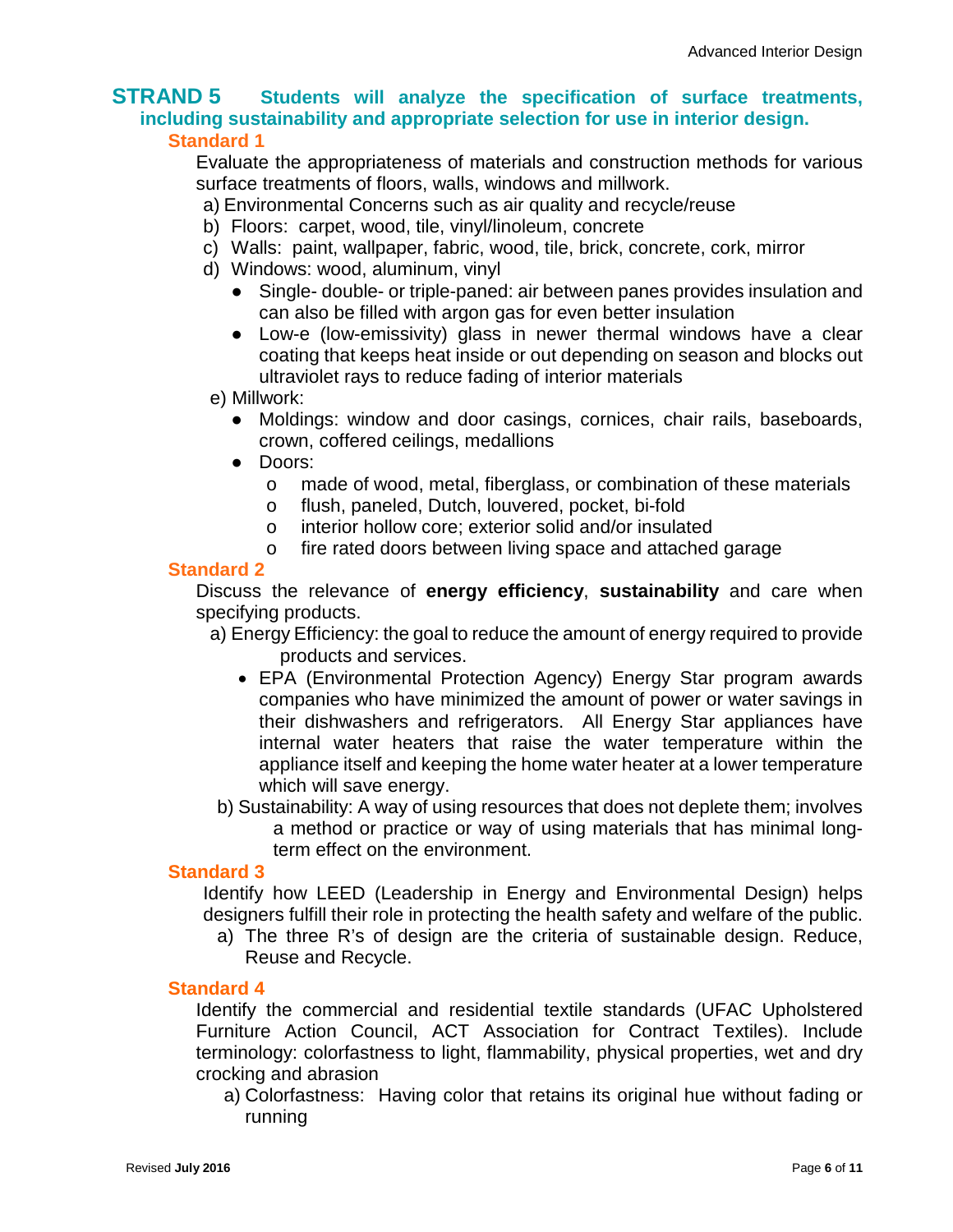- b) Flammability Resistance: The ability of a fabric or fiber to reduce fire spread or extinguish a fire.
- c) Physical Properties: The ability of fabrics to retain their shape, flexibility, and original fiber characteristics is also important to durability.
- d) Wet and Dry Crocking: Transfer of dye from the surface of a dyed or printed fabric onto another surface by rubbing.
- e) Abrasion Resistance: This describes the ability of fabric or textile product to resist wear caused by people or objects rubbing against it.

#### **Performance Objective #4: Prepare a materials board to support visual presentation for client profile or FCCLA Interior Design STAR Event.**

#### **STRAND 6** Students will classify lighting types to meet various lighting **functions and needs.**

#### **Standard 1**

Identify and review lighting terminology (lumens, foot candle, kelvin, (CRI) color rendering index, luminaire, lamp, (LED) Light Emitting Diode, halogen, fluorescent, incandescent, (HID) High Intensity Discharge)

a) Lumens: The measurement of the flow of light produced by one lamp.

- b) Foot Candle: The illumination at a one foot distance from the light of one candle falling onto a one foot square surface. The intensity of light is calculated in foot candles.
- c) Kelvin Temperature: A measurement scale used to determine the warmth or coolness of a light source. The lower the Kelvin temperature, the warmer the light; the higher the Kelvin temperature, the cooler or bluer the light appears.
- d) Color Rendering Index (CRI): The measurement of the quality of light color, the higher the number (0-100) the clearer the light. The closer a lamps color spectrum is to natural light the higher the quality of light it produces.
- e) Luminaire: A lighting fixture
- f) Lamp: The technical name for a lightbulb
- g) Light Emitting Diode (LED): A semiconductor material imbedded in a plastic chip produces light when electrical current energizes the chip causing an interaction between the electrical field and phosphor inside the plastic capsule. LEDs are durable, strong, and long-lasting.
- h) Halogen Lamp: A type of incandescent lamp that provides crisp, white light; comes in both line voltage and low voltage and has a longer life than traditional incandescent.
- i) Fluorescent Lamp: An electric-discharge light that requires a ballast to start the lamp and control the electric current; electric current passes from one end of the lamp to the other through a cathode, but does not produce heat. The phosphorous coating inside the glass tube allows you to see light.
- j) Incandescent Lamp: The oldest form of electrical light; provides a warm glow and flexibility of use; highly inefficient. Produces light by heating a filament inside a glass envelope to such a high temperature that it emits light.
- k) High Intensity Discharge (HID): Constructed with an inner arc tube inside a large, pressurized glass envelop; light occurs when an electrical arc passes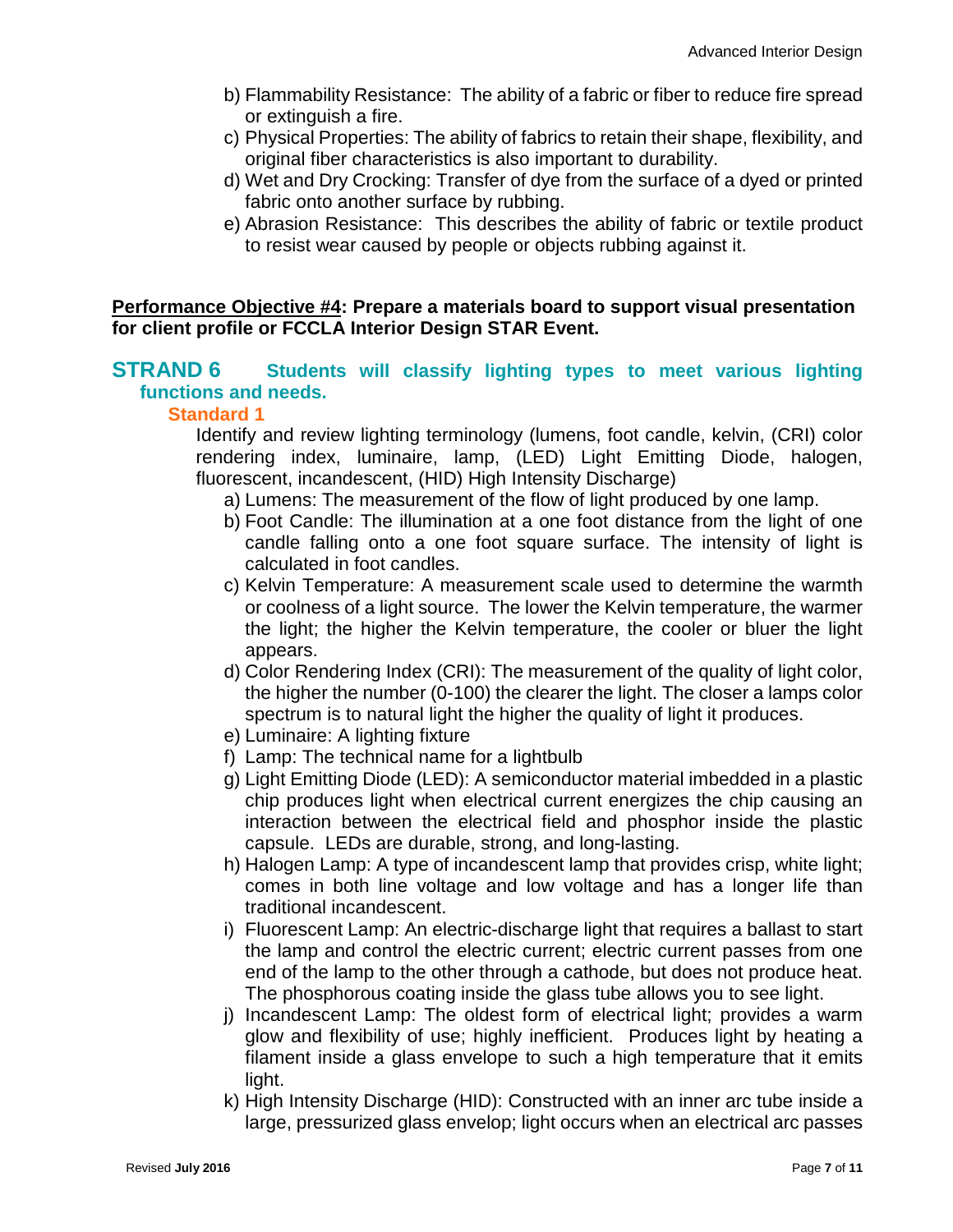between the cathodes in the pressurized tube, causing the metallic additives to vaporize; longer lamp life, much illumination per watt of energy, and can operate in a variety of indoor and outdoor temperatures.

#### **Standard 2**

Determine the basic amount and location of light needed for various spaces based on aesthetics, economics, and safety.

[\(https://www.americanlightingassoc.com/Lighting-Fundamentals/3-Types-of-](https://www.americanlightingassoc.com/Lighting-Fundamentals/3-Types-of-Lighting.aspx)[Lighting.aspx\)](https://www.americanlightingassoc.com/Lighting-Fundamentals/3-Types-of-Lighting.aspx)

- a) Ambient Lighting: Provides an area with overall illumination. Also known as general lighting, it radiates a comfortable level of brightness without glare and allows you to see and walk about safely. In some spaces such as laundry rooms, the ambient lighting also serves as the primary source of task lighting. It can be accomplished with chandeliers, ceiling or wallmounted fixtures, recessed or track lights and with lanterns mounted on the outside of the home. Having a central source of ambient light in all rooms is fundamental to a good lighting plan.
- b) Task Lighting: Helps you perform specific tasks, such as reading, grooming, preparing and cooking food, doing homework, working on hobbies and playing games. It can be provided by recessed and track lighting, pendant lighting, and undercabinet lighting, as well as by portable floor and desk lamps. Task lighting should be free of distracting glare and shadows and should be bright enough to prevent eye strain.
- c) Accent Lighting: Adds drama to a room by creating visual interest. As part of an interior design scheme, it is used to draw the eye to houseplants, paintings, sculptures and other prized possessions. It can also be used to highlight the texture of a brick or stone wall, window treatments or outdoor landscaping. To be effective, accent lighting requires at least three times as much light on the focal point as the general lighting surrounding it. Accent lighting is usually provided by recessed and track lighting or wall-mounted picture lights.

#### **Standard 3**

Analyze the context of different lighting applications in residential and commercial spaces.

- a) Fluorescent lights are particularly efficient for commercial uses, especially in hospitals, schools, offices, stores, factories, and other large public spaces because they can create broader areas of light. Although fluorescent bulbs show off the natural colors of flowers and food, food safety and quality can suffer from the added heat and ultraviolet radiation. Full spectrum bulbs will therefore create equal but less damaging light in supermarkets. Lighting is also used to invite shoppers in to retail spaces by using brightly colored neon signs. Outdoor retail lighting creates a sense of security at night for shoppers.
- b) LED lamps are used in residential spaces because they are available in many sizes and shapes and produce a good spotlight and can be used for general lighting. Lighting affects emotions, and if used successfully, it will provide a psychological sense of well-being by creating a sense of security, warmth, and comfort.

#### **Standard 4**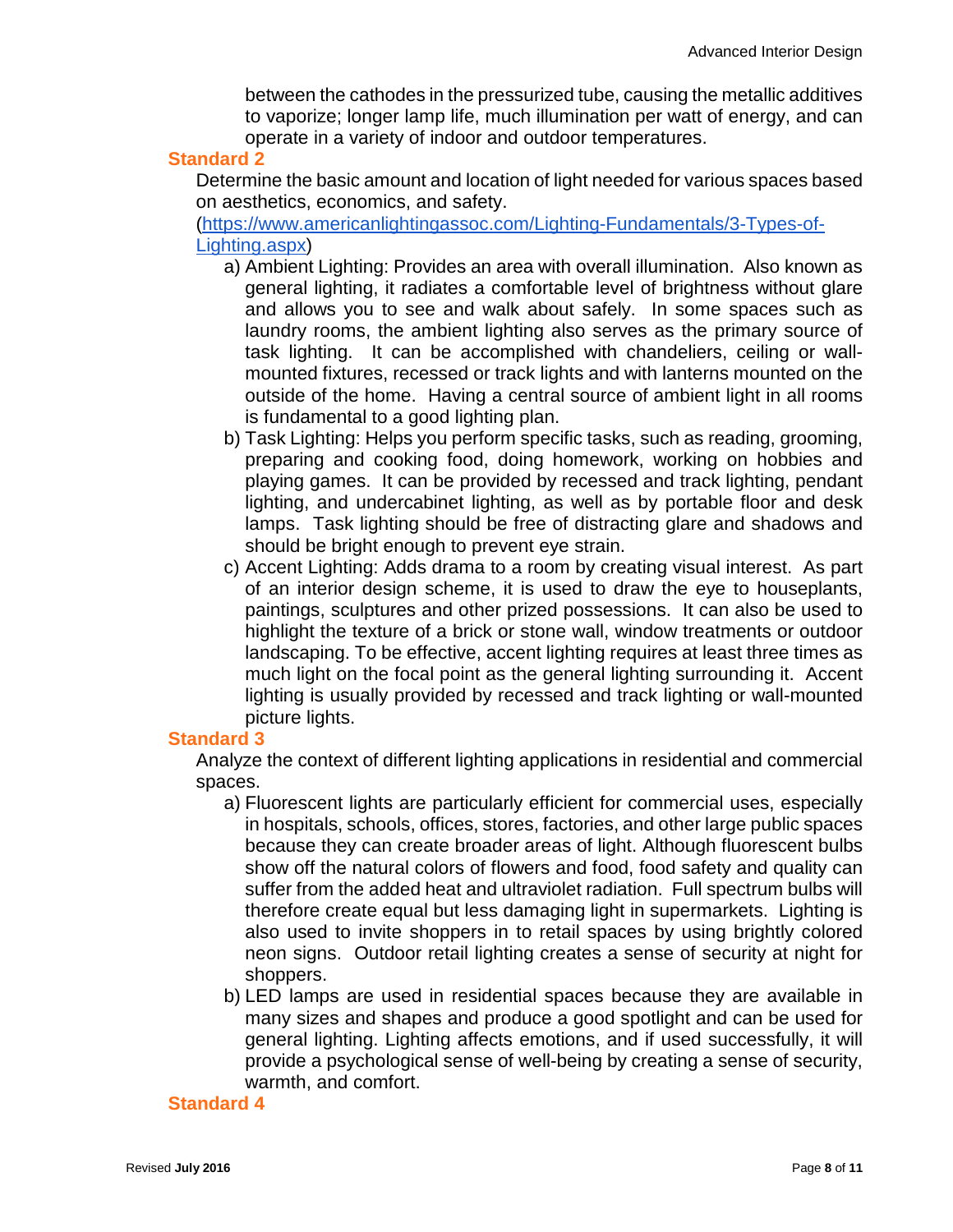Identify lighting needs as people age (elderly needs: as vision diminishes they'll need a brighter light, reduced glare, and reduce dramatic changes of lighting from space to space).

#### **STRAND 7 Students will identify and explore the use of universal design in residential and/or commercial applications.**

#### **Standard 1**

Define **Universal Design** (Developed by Ron Mace, "Design of products and environments to be usable by all people to the greatest extent possible without adaptation or specialized design".

#### **Standard 2**

Identify the Seven Principles of Universal Design: Equitable Use, Flexibility in Use, Simple and Intuitive, Perceptible Information, Tolerance for Error, Low Physical Effort, Size and Space for Approach and Use.

- a) Principle 1 Equitable Use: The design is useful and marketable to people with diverse abilities.
	- 1a. Provide the same means of use for all users: identical whenever possible; equivalent when not.
	- 1b. Avoid segregating or stigmatizing any user.
	- 1c. Provisions for privacy, security, and safety should be equally available to all user.
- b) Principle 2 Flexibility in Use: The design accommodates a wide range of individual preferences and abilities
	- 2a. Provide choice in methods of use.
	- 2b. Accommodate right- or left-handed access and use
	- 2c. Facilitate the user's accuracy and precision
	- 2d. Provide adaptability to the user's pace.
- c) Principle 3 Simple and Intuitive Use: Use of the design is easy to understand, regardless of the user's experience, knowledge, language skills, or current concentration level.
	- 3a. Eliminate unnecessary complexity.
	- 3b. Be consistent with user expectations and intuition.
	- 3c. Accommodate a wide range of literacy and language skills.
	- 3d. Arrange information consistent with its importance.
	- 3e. Provide effective prompting and feedback during and after task completion.
- d) Principle 4 Perceptible Information: The design communicates necessary information effectively to the user, regardless of ambient conditions or the user's sensory abilities.
	- 4a. Use different modes (pictorial, verbal, tactile) for redundant presentation of essential information.
	- 4b. Provide adequate contrast between essential information and its surroundings.
	- 4c. Maximize "legibility" of essential information
	- 4d. Differentiate elements in ways that can be described (i.e., make it easy to give instruction or directions).
	- 4e. Provide compatibility with a variety of techniques or devices used by people with sensory limitations.
- e) Principle 5 Tolerance for Error: The design minimizes hazards and the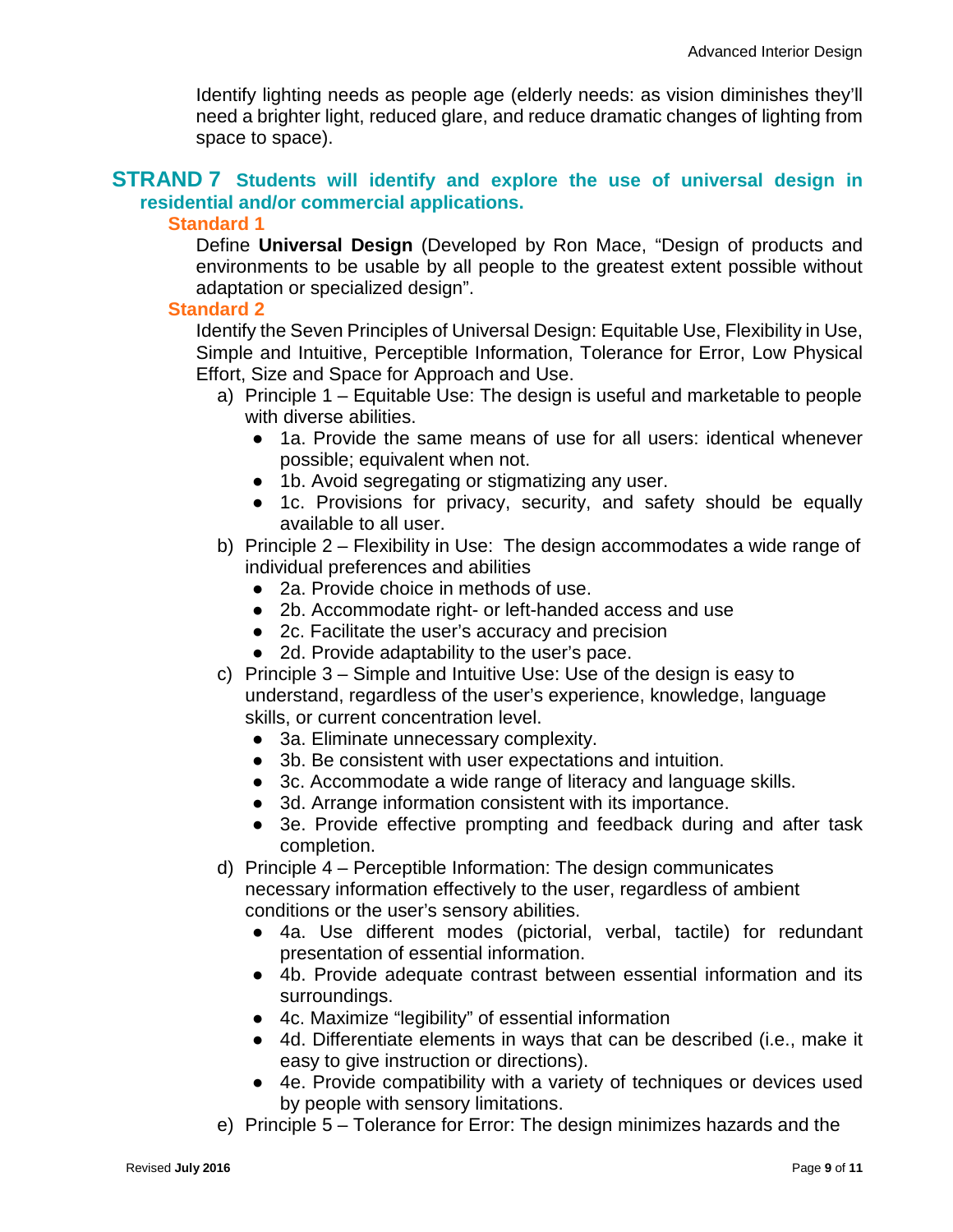adverse consequences of accidental or unintended actions.

- 5a. Arrange elements to minimize hazards and errors: most used elements, most accessible; hazardous elements eliminated, isolated, or shielded.
- 5b. Provide warning of hazards and errors.
- 5c. Provide fail-safe features
- 5d. Discourage unconscious action in tasks that require vigilance
- f) Principle 6 Low Physical Effort: The design can be used efficiently and comfortable and with a minimum of fatigue.
	- 6a. Allow user to maintain a neutral body position
	- 6b. Use reasonable operating forces
	- 6c. Minimize repetitive actions
	- 6d. Minimize sustained physical effort.
- g) Principle 7 Size and Space for Approach and Use: Appropriate size and space is provided for approach, reach, manipulation, and use regardless of user's body size, posture, or mobility.
	- 7a. Provide a clear line of sight to important elements for any seated or standing user.
	- 7b. Make reach to all components comfortable for any seated or standing user.
	- 7c. Accommodate variations in hand and grip size
	- 7d. Provide adequate space for the use of assistive devices or personal assistance.

#### **Standard 3**

Apply Universal Design principles for transgenerational, aging in place, and (ADA) American Disabilities Act scenarios.

a) Transgenerational: The design of products, workplaces, health care institutions, and residences so as to allow people to use them functionally regardless of the physical or sensory restrictions that they may develop as they age.

#### <http://www.transgenerational.org/viewpoint/transgenerational.htm>

- b) Aging in Place: A term describing the goal of older adults choosing to live longer and independent in their homes rather than moving to retirement facilities; design of such facilities. (If an older adult chooses to remain living in a home of their choice as long as possible, an interior designer will work with them to help maintain or improve their quality of life by making home modifications. Modifications can include increased lighting, additional railings, and accessible switches, grab bars, non-skid flooring, walk-in bathtubs, and flexible shower heads.)
- c) American Disabilities Act (ADA): The ADA ensures equality for people with disabilities and allows them the same access that others enjoy, including employment, building access, and communication options. (Bathroom fixtures conveniently and safely located with ample room for manipulating a wheelchair. Front loading dishwasher and washer/dryer, revolving shelves, hard/smooth and slip-resistant floor coverings, lever handles wheelchair ramps for easy access into buildings, braille on signs)